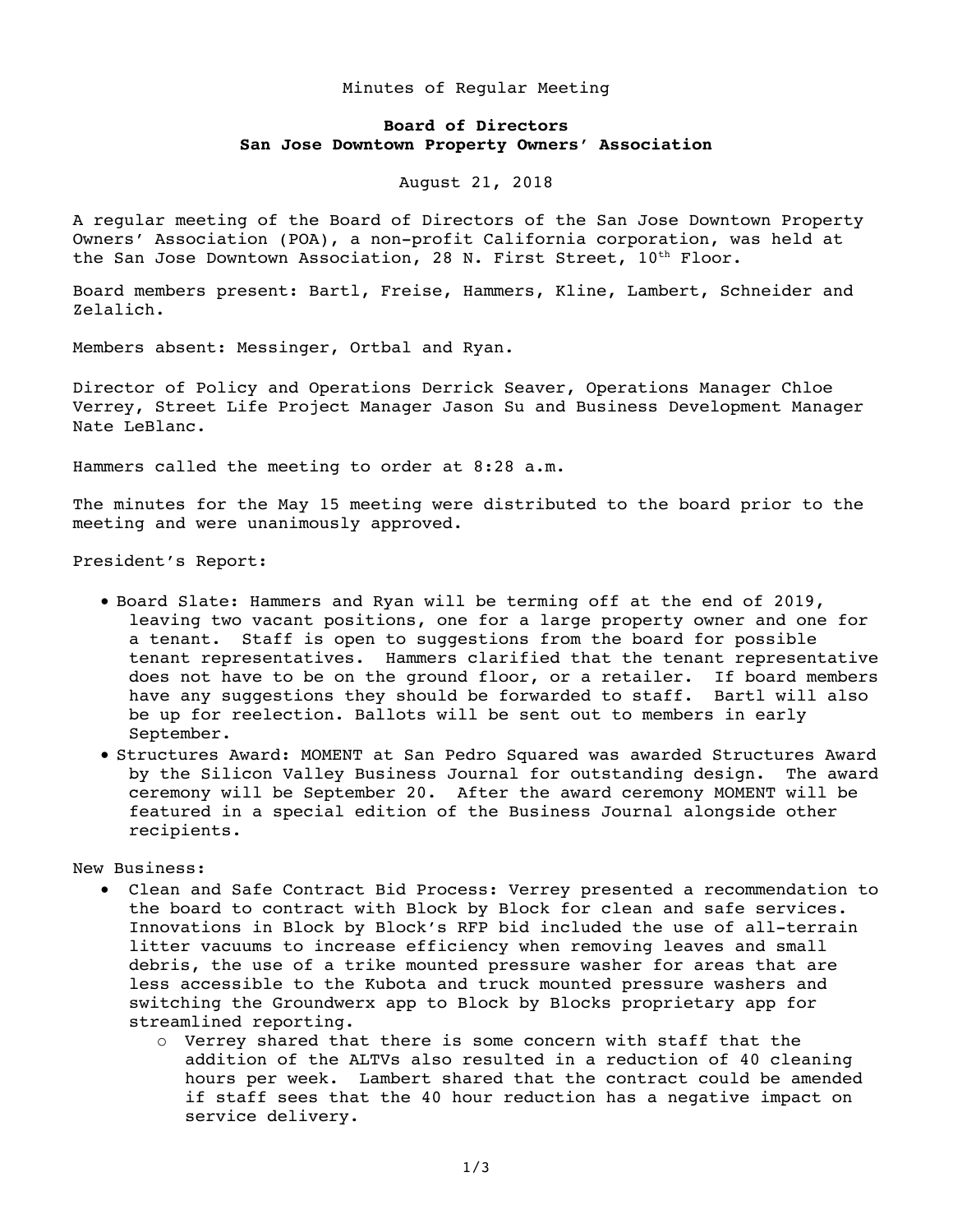- o Lambert motioned to accept staff's recommendation to enter into contract negotiations with Block by Block, Kline seconded. The recommendation was unanimously approved.
- SEU Update: Verrey provided an update on the SEU program since the board decision to increase the pay rate to time and a half. The program has been fully staffed since June 18 by 8 officers, with 4 alternate officers. SEU shifts are Tuesday and Wednesday from 7 a.m. – 12 p.m. and Monday, Thursday and Friday from 10 a.m. – 3 p.m. Staff has focused on on-boarding the new officers, many of whom work in downtown when on-duty, as well as streamlining reporting. PBID staff provided an estimate for program costs of \$216,810 if the staffing remains at 100 percent.
- Budget Update: Seaver presented four total amendments to the FY 2018-19 budget: exempt assessments are expected to go up due to SARA property sales; the anticipated APT payments are no longer needed as SARA has taken over the maintenance contract in its entirety, increasing the SEU program to \$220,000 and increasing the Baseline to \$395,000. This is the first baseline increase in five years. Bartl moved to approve the proposed amendments and Kline seconded. The amendments were unanimously approved.
- Almaden Median: Su presented the project as a pilot, spanning from San Fernando Street to Park Avenue. The initial quote of \$160,000 is based off of the concept design from Verde Design's previous concept. This project would require outreach to adjacent property owners for support.
	- o Kline shared that from a design perspective, it is hard to create something cohesive in pieces. From a construction standpoint, easy to build in pieces.
	- o Hammers inquired if City funding would be available. Zelalich shared that maintenance money exists, but capital funds do not. City staff is working on a redesign of Park Avenue, including meeting with adjacent property owners. The Park Avenue project is focused on activation while the Almaden Median project is focused on planting/hardscape. While the intent of projects is different, the planting and other hardscape features could be coordinated.
	- o Kline shared that Almaden and Park projects may need to be packaged together to fundraise. There is also the potential with both projects to have donor recognition or personalization, like naming rights.
	- o The board expressed concern that some property owners along the corridor will not contribute, as there are several properties along the corridor with substandard maintenance.
	- o Su shared that the project will be discussed with this feedback incorporated at an upcoming streetlife committee meeting.

Staff Reports:

- Operations Report: Verrey presented highlights from the Operations Report on pages 9-12 in the agenda packet.
- Business Development Report: LeBlanc presented highlights from the Business Development Report on pages 13-15 in the agenda packet.
- Streetlife Report: Su presented highlights from the Streetlife Report on pages 16-18 in the agenda packet.
	- o Hammers inquired how the streetlife committee should function and if it's current structure is most effective. With the completion of MOMENT at San Pedro Squared, there will be more funds available for